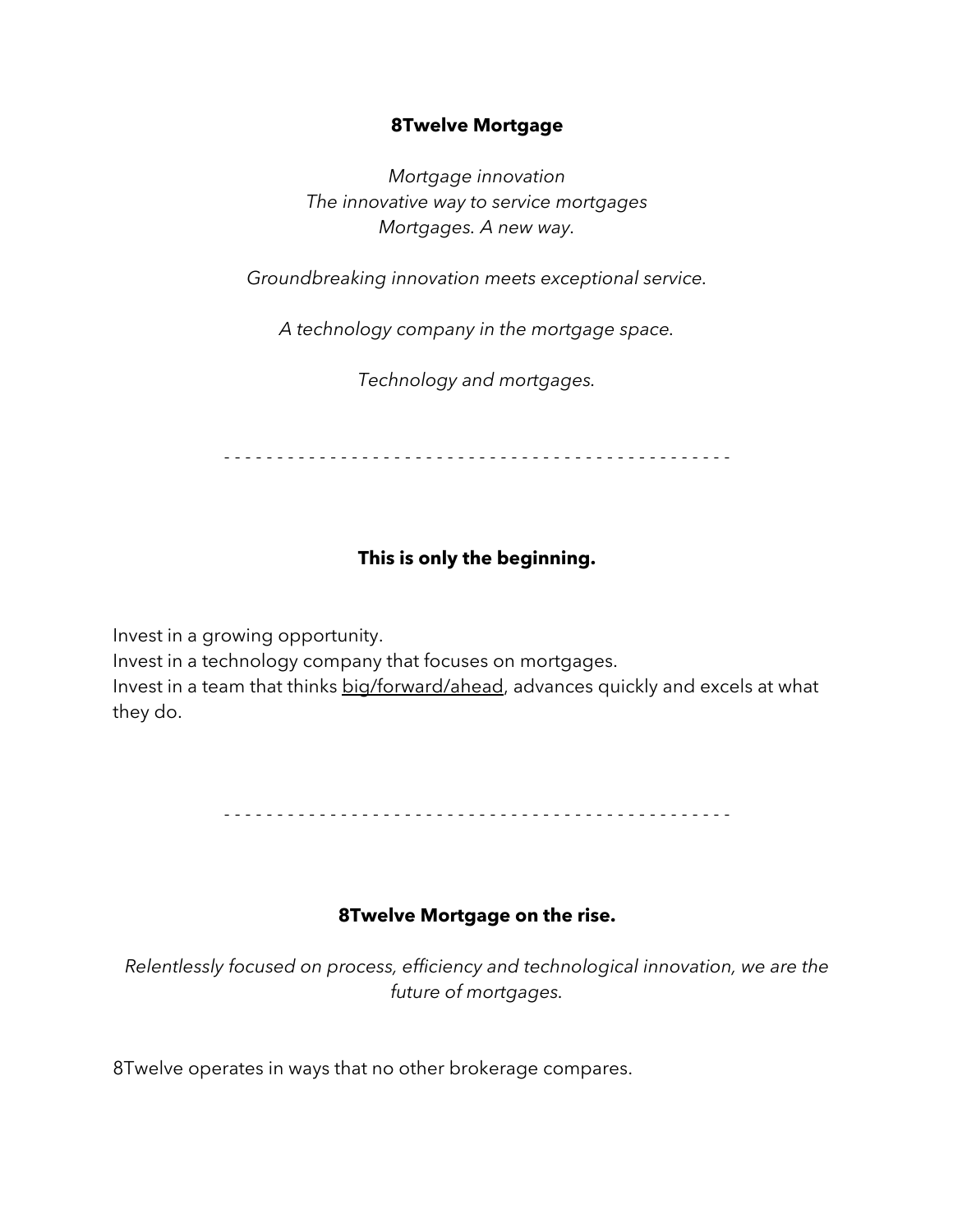# CALL OUT SIGNIFICANT INTERNAL STATS HERE THAT SHOWCASE YOUR INNOVATION AHEAD OF THE INDUSTRY. - - - - - - - - - - - - - - - - - - - - - - - - - - - - - - - - - - - - - - - - - - - - - - - - **Rapid growth in a competitive space.** From **EXECUTE:** to **EXECUTE:** in annual revenue in **EXECUTE:** years. From  $\frac{1}{\sqrt{2}}$  to  $\frac{1}{\sqrt{2}}$  employees in  $\frac{1}{\sqrt{2}}$  years ( $\frac{1}{\sqrt{2}}$  new hires since March 2020). \_\_\_\_% growth from <mark>\_\_\_\_\_\_</mark> to <mark>\_\_\_\_\_\_</mark>. - - - - - - - - - - - - - - - - - - - - - - - - - - - - - - - - - - - - - - - - - - - - - - - -

# **Early beginnings and a powerful comparison.**

As a direct result of the technologies used to streamline his sales and service process, the CEO of 8Twelve Mortgage realized tremendous growth as a mortgage agent in his first few years.

# **Number of successfully funded mortgage deals**

8Twelve Industry average

Year 1  $$18$  million  $$1-2$  million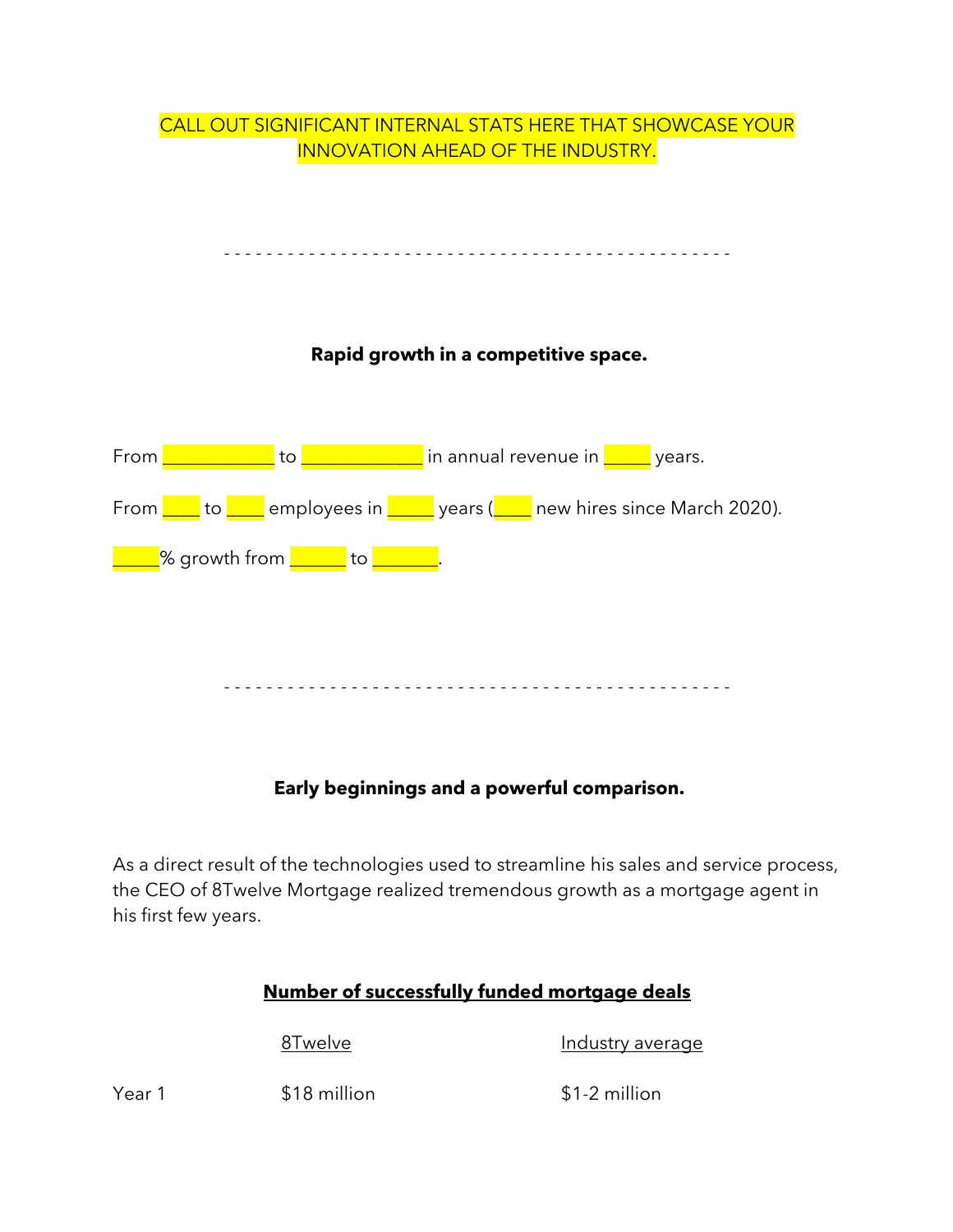| Year 2 | \$56 million  |  |
|--------|---------------|--|
| Year 3 | \$100 million |  |

\$3-4 million \$4-8 million

8Twelve perfected and replicated this process and formula. This is what has given us the ability to scale our business so rapidly.

- - - - - - - - - - - - - - - - - - - - - - - - - - - - - - - - - - - - - - - - - - - - - - - -

#### **The mortgage industry**

*In the life of an agent.*

Meet George. He's a mortgage agent working at a Canadian brokerage.

Here are George's job requirements:

- Find leads
- Source new business opportunities
- Work collaboratively with clients
- Negotiate with lenders
- Secure financing
- Create, distribute and complete all necessary deal paperwork
- Close files

Last year George closed  $\S$  in financed deals.

This is fairly standard in the industry.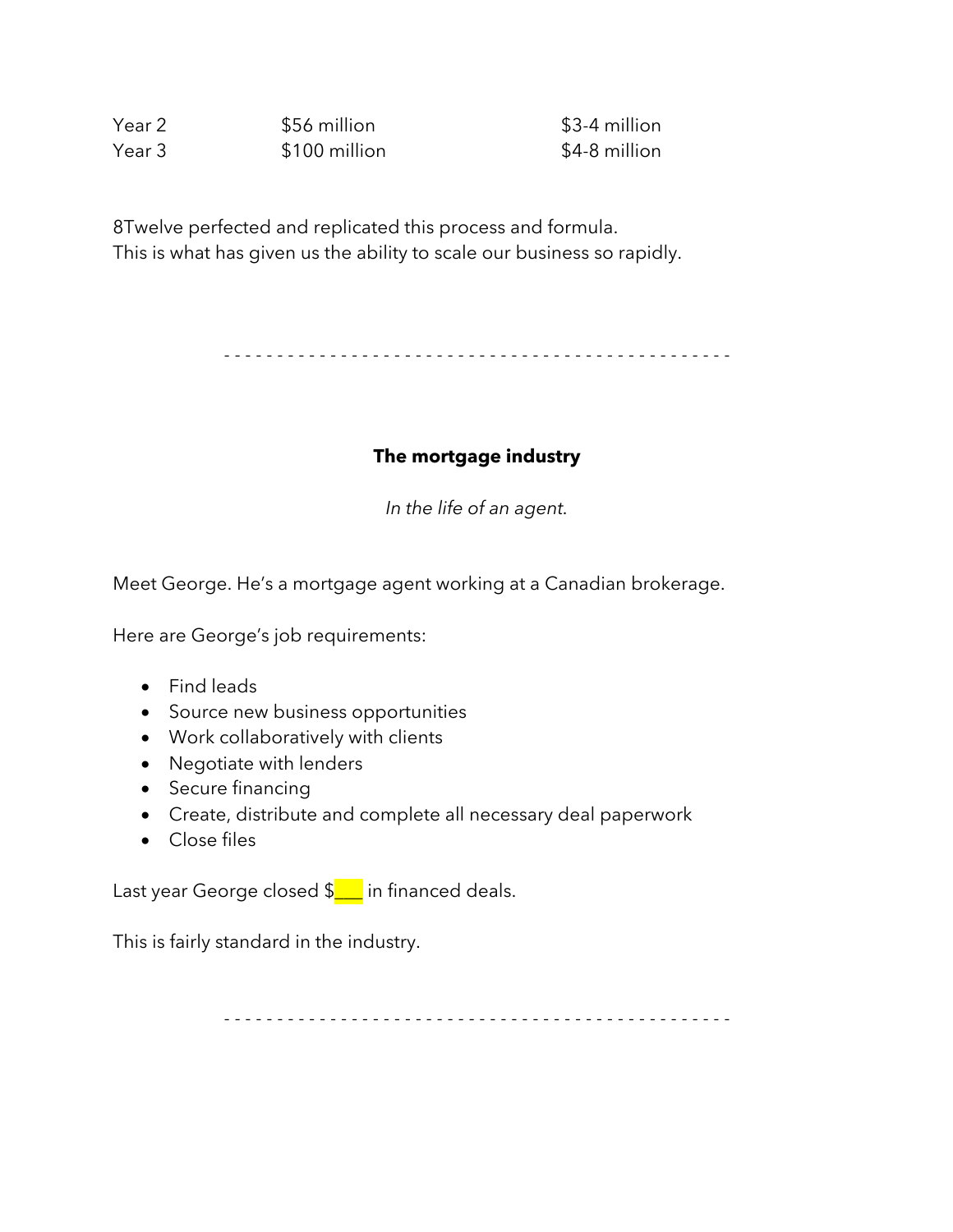#### **How 8Twelve is different.**

*In the life of an 8T agent.*

Meet Stacey. She's a mortgage agent at 8Twelve Mortgage.

Here are Stacey's job requirements:

- Contact new leads provided
- Work collaboratively with clients
- Negotiate with lenders
- Secure financing

At 8Twelve, Stacey's job is streamlined and supported. She focuses only on what matters most: servicing her clients to find them the best possible financing for their situation.

Last year, Stacey closed  $\frac{1}{2}$  in financed deals.

This is standard at 8Twelve Mortgage.

8Twelve sources all its own business and distributes suitable leads to its agents. Each agent is supplied with their very own internal virtual assistant who assists with paperwork and administrative tasks.

# **The end result?**

*A fully supported and scalable system that allows every agent to do what they do best: service more clients.*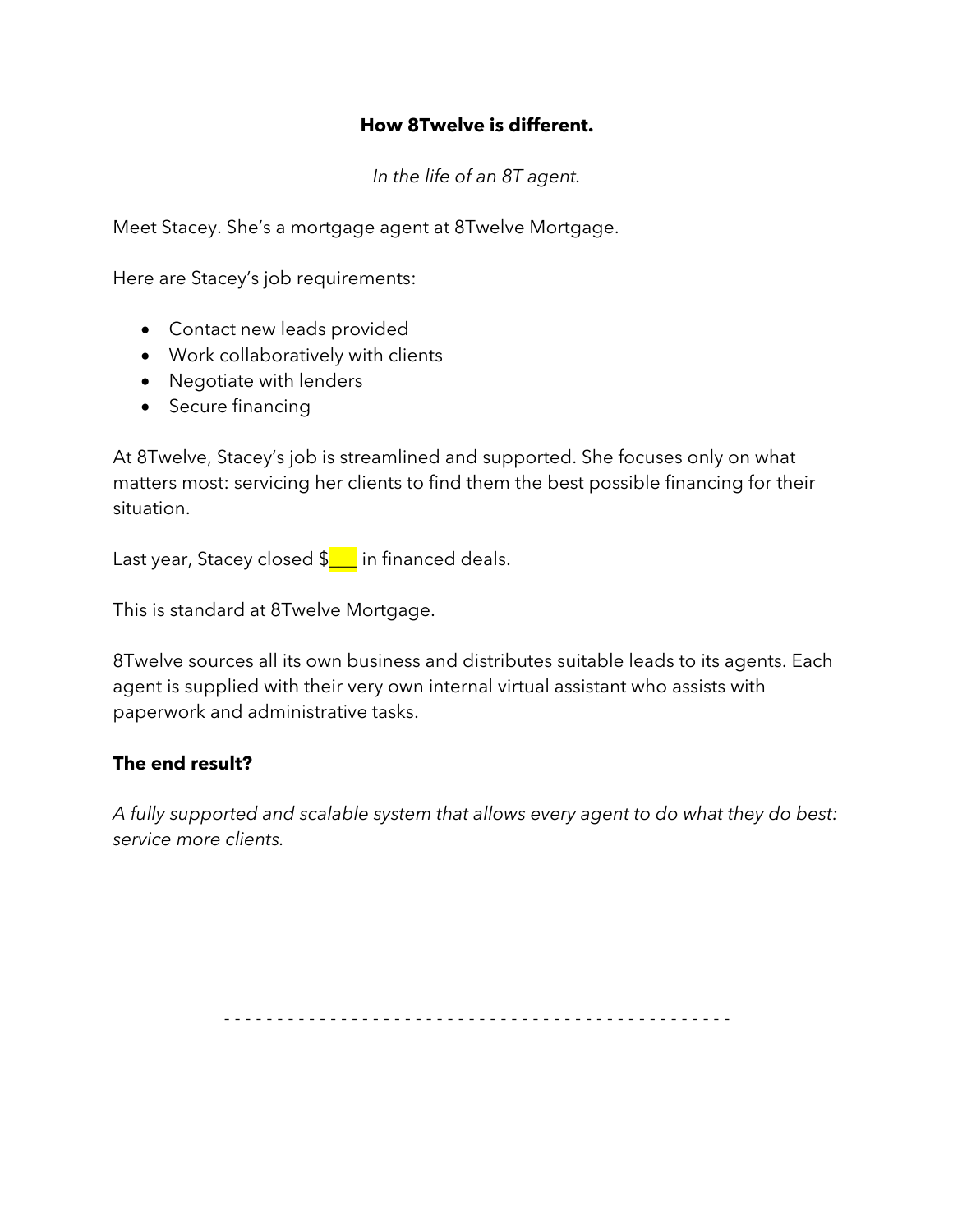## **The 8Twelve foundation.**

*Striking the perfect balance between two talents: technology and sales.*

Change agent Change agent Innovative leader Thorough analyst Intelligent in business Solution-focused Forward-thinker Forward-thinker Financial expert

*Technological Wizard Master of Sales and Service*

Together, 8Twelve's partners have built a mortgage brokerage founded in innovation and driven by technology. This translates into a process and service that is stable, sustainable, scalable.

- - - - - - - - - - - - - - - - - - - - - - - - - - - - - - - - - - - - - - - - - - - - - - - -

# **A track record of scaling businesses quickly**

Our two founders have a strong track record of identifying processes and developing systems that scale businesses at a rapid pace.

At 8Twelve in 2020, this partner team is growing fast and making new moves quickly. What might take another company 5 years, 8Twelve can accomplish in 1.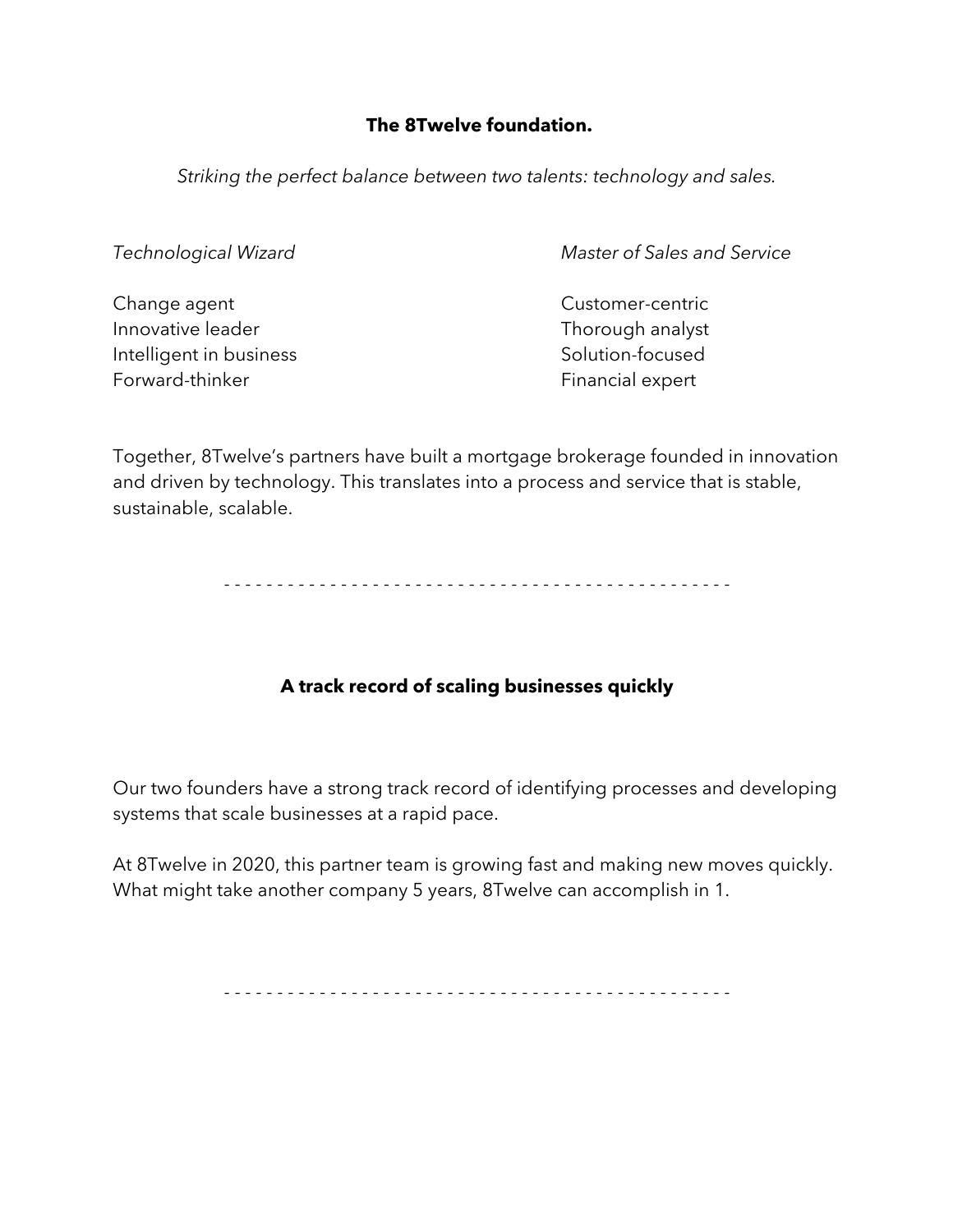## **Building, sustaining and supporting a brilliant team.**

*It's a beautiful collaboration.*

By gaining increased visibility through technology, growing through process standardization and fuelling unprecedented levels of efficiency through innovative systems, 8Twelve gives people what they need to do their jobs faster and better.

Individually, each of us is successful.

Together, we are breaking through preconceived ceilings to achieve something far greater.

- - - - - - - - - - - - - - - - - - - - - - - - - - - - - - - - - - - - - - - - - - - - - - - -

# **Calculated, deliberate and swift. We never drag our feet.**

*A culture of proactive service.*

Our research is extensive and our process is thorough.

Whether we're implementing a new technology to enhance a key business practice or working diligently to secure the best possible financing, we have an ingrained sense of urgency at 8Twelve.

This translates into expedited operations, fast service and exceptional results.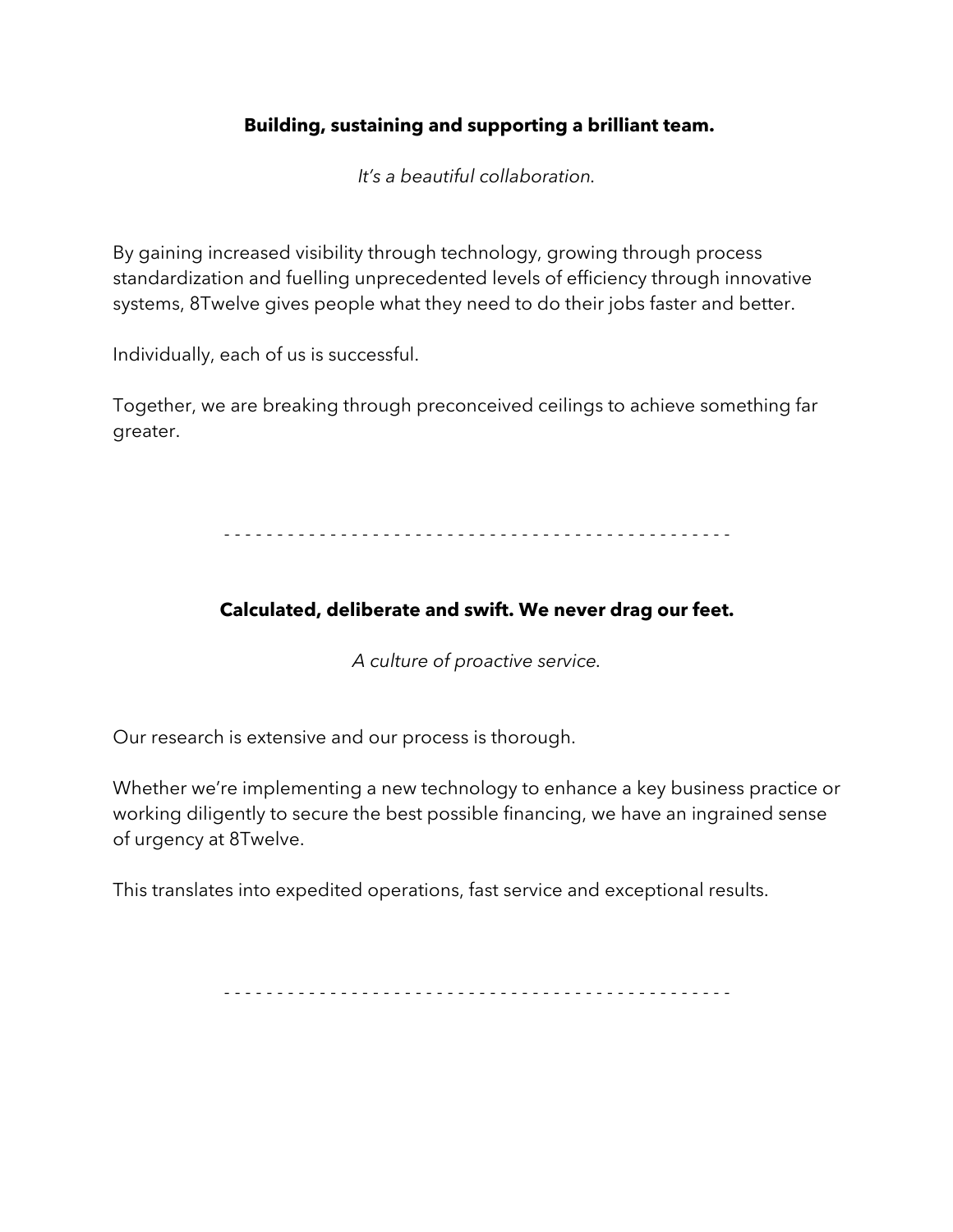## **Competitors**

*Who are they?*

# **Traditional brokerages Mortgage technology companies**

Licensed professionals who secure Companies that apply digital processes mortgages for their clients. The mortgage activities.

*Dominion Lending Centres Doorr Invis MortgageBoss Mortgage Intelligence Filogix Verico Velocity*

and sometimes franchisees or network solutions to brokerages in the market. partner models.

These brokerages have external agents These businesses offer innovative tech

Where does 8Twelve Mortgage fit in?

- - - - - - - - - - - - - - - - - - - - - - - - - - - - - - - - - - - - - - - - - - - - - - - -

#### **8Twelve Mortgage**

*A hybrid business model.*

8Twelve is a mortgage brokerage AND a mortgage technology company.

We have the entrepreneurial spirit of a traditional brokerage with the organizational support and infrastructure of a traditional bank.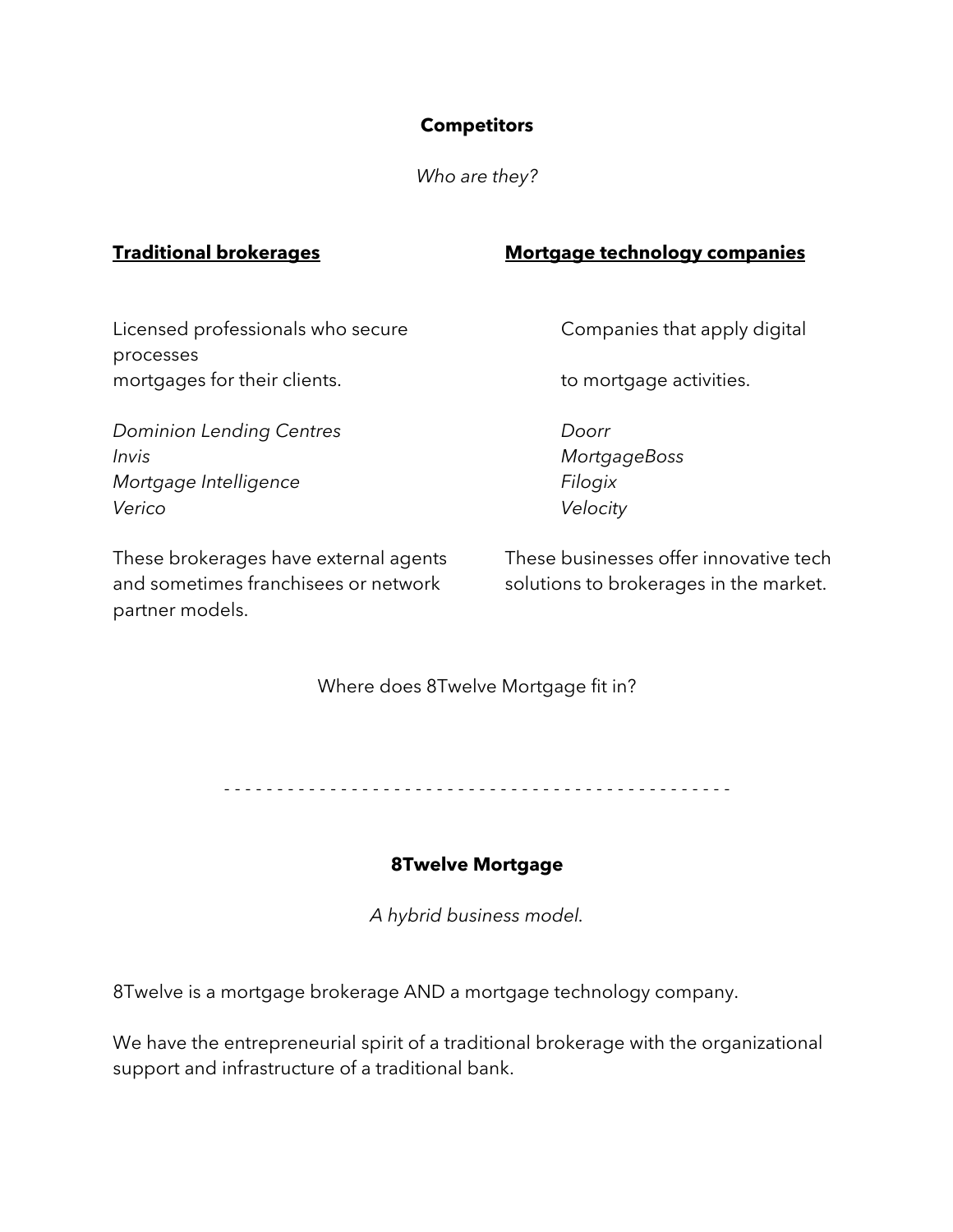- o 20 internal agents on salary + commission
- o **LE** external agents under the 8Twelve brand
- o **I** strategic partnerships and network partners in place
- $\circ$   $\Box$  pioneer technologies that streamline processes and revolutionize the mortgage space

- - - - - - - - - - - - - - - - - - - - - - - - - - - - - - - - - - - - - - - - - - - - - - - -

#### **8Twelve differentiators**

*What sets us apart in the market.*

- **•** Dedicated sales and service organization
- Direct access to EVERY lender in the broker channel
- VIP top-tier mortgage rates with ALL lenders
- Ability to fund mortgages across Canada
- Experienced team of internal mortgage strategists
- Customized Zoho CRM that works to enhance the customer experience
- Automated email updates sent to clients (submission, appraisal, required documents, approval)
- Customized reporting (daily, weekly, monthly) sent automatically to PAs
- Client hotline (Monday to Friday 9am to 9pm + weekends)

- - - - - - - - - - - - - - - - - - - - - - - - - - - - - - - - - - - - - - - - - - - - - - - -

#### **Why does the investment opportunity exist?**

**There's a problem…**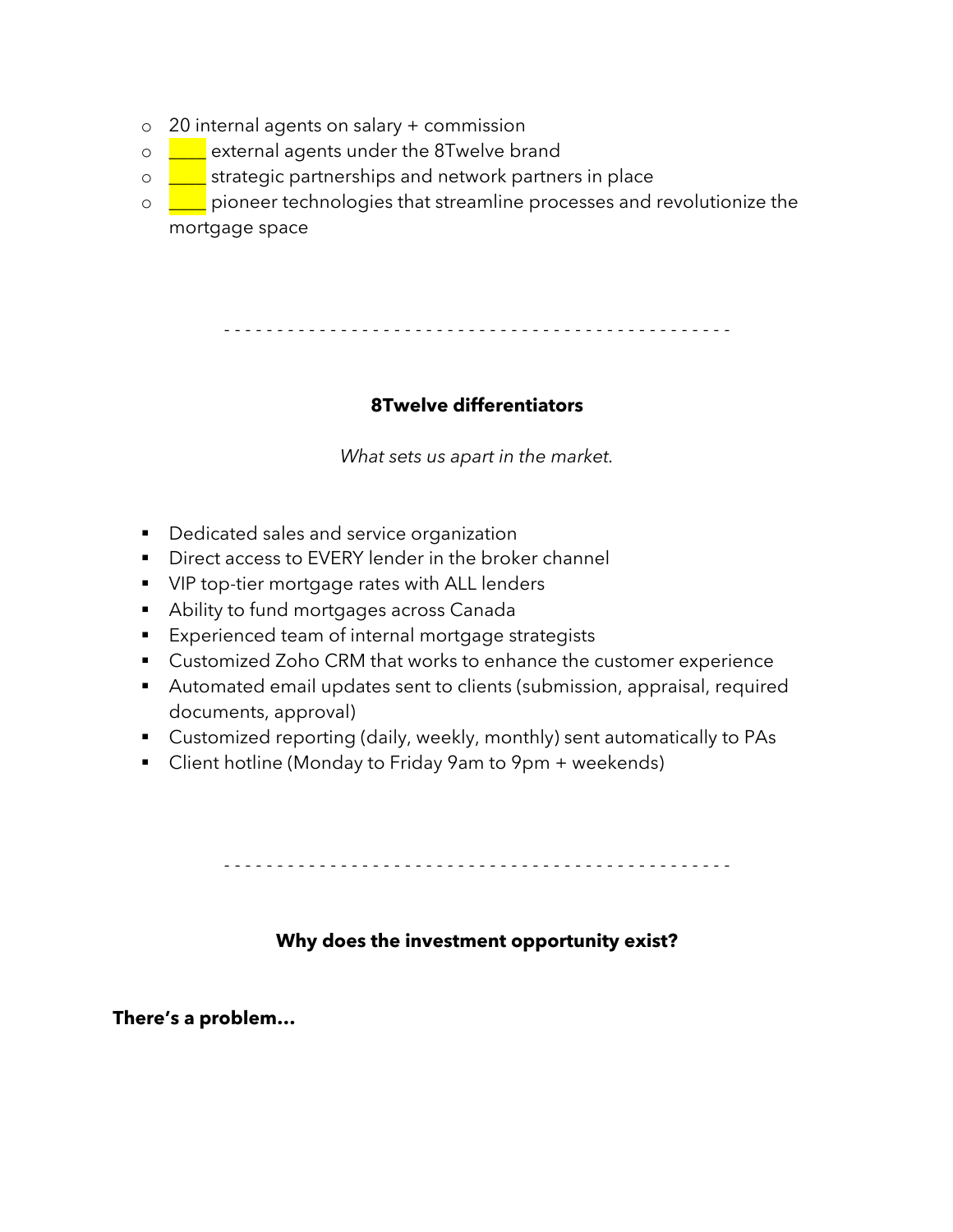A typical mortgage fulfillment process is clunky and complex. It's unnecessarily overcomplicated. For this reason, many mortgage agents leave their brokerages – and even the industry because they feel frustrated and unsupported.

# **The KISS solution**

At 8Twelve Mortgage, every tech innovation is designed to *simplify* and *streamline* our processes, most of which are performed by our agents.

Our technologies and constant innovations are supportive, intuitive, motivating and invigorating.

- - - - - - - - - - - - - - - - - - - - - - - - - - - - - - - - - - - - - - - - - - - - - - - -

# **The mortgage industry in Canada**

[Visual of lender, broker, borrower]

According to the AIR report, in 2018:

- o Mortgage brokerages arranged \$131.4 billion in mortgages
- o There were 1,188 brokerages across Canada
- o Ontario, British Columbia and Alberta have the greatest number of brokerages

The CMHC Residential Mortgage Report, published September 2020 outlines:

#### **Market share of newly originated mortgages by lender type**

| <b>Banks</b>                                                | 72%    |
|-------------------------------------------------------------|--------|
| Credit Unions                                               | $14\%$ |
| Mortgage Finance Companies (MFCs)                           | 9%     |
| Mortgage Investment Corporations (MICs) and Private Lenders | 1%     |

According to Canadian Mortgage Trends…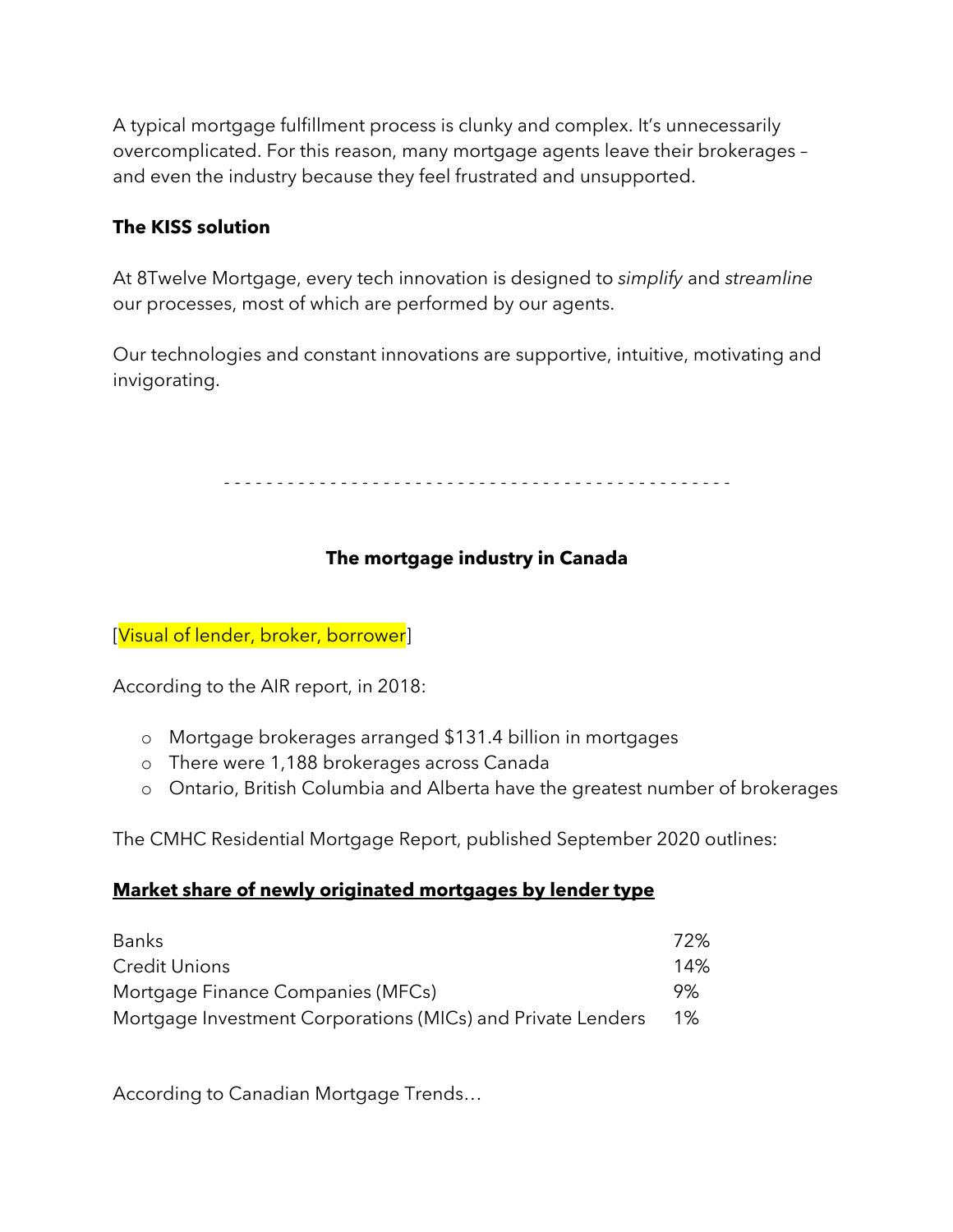# **32% of recent mortgages (2020) were arranged by a mortgage broker**

- - - - - - - - - - - - - - - - - - - - - - - - - - - - - - - - - - - - - - - - - - - - - - - -

# **A digitization transformation**

In an industry that has been slow to adopt new technologies, the digital future of the mortgage industry is inevitable.

The sooner lenders and mortgage brokers can implement technologically powered apps and systems to improve the mortgage process, the more they will be able to excel and gain market share.

## **Since its inception, 8Twelve Mortgage has introduced \_\_\_\_ new technologies and systems.**

#### **This has resulted in:**

- o Exponential growth
- o **LE**% increase in funded mortgages from Year 1 to Year 3
- o Supported employees who can grow their book of business
- o A superior customer experience and happier clients

- - - - - - - - - - - - - - - - - - - - - - - - - - - - - - - - - - - - - - - - - - - - - - - -

#### **Always a place for brokerages**

There will always be homeowners who cannot obtain a mortgage directly from a top lender or who prefer to use the services of a mortgage broker.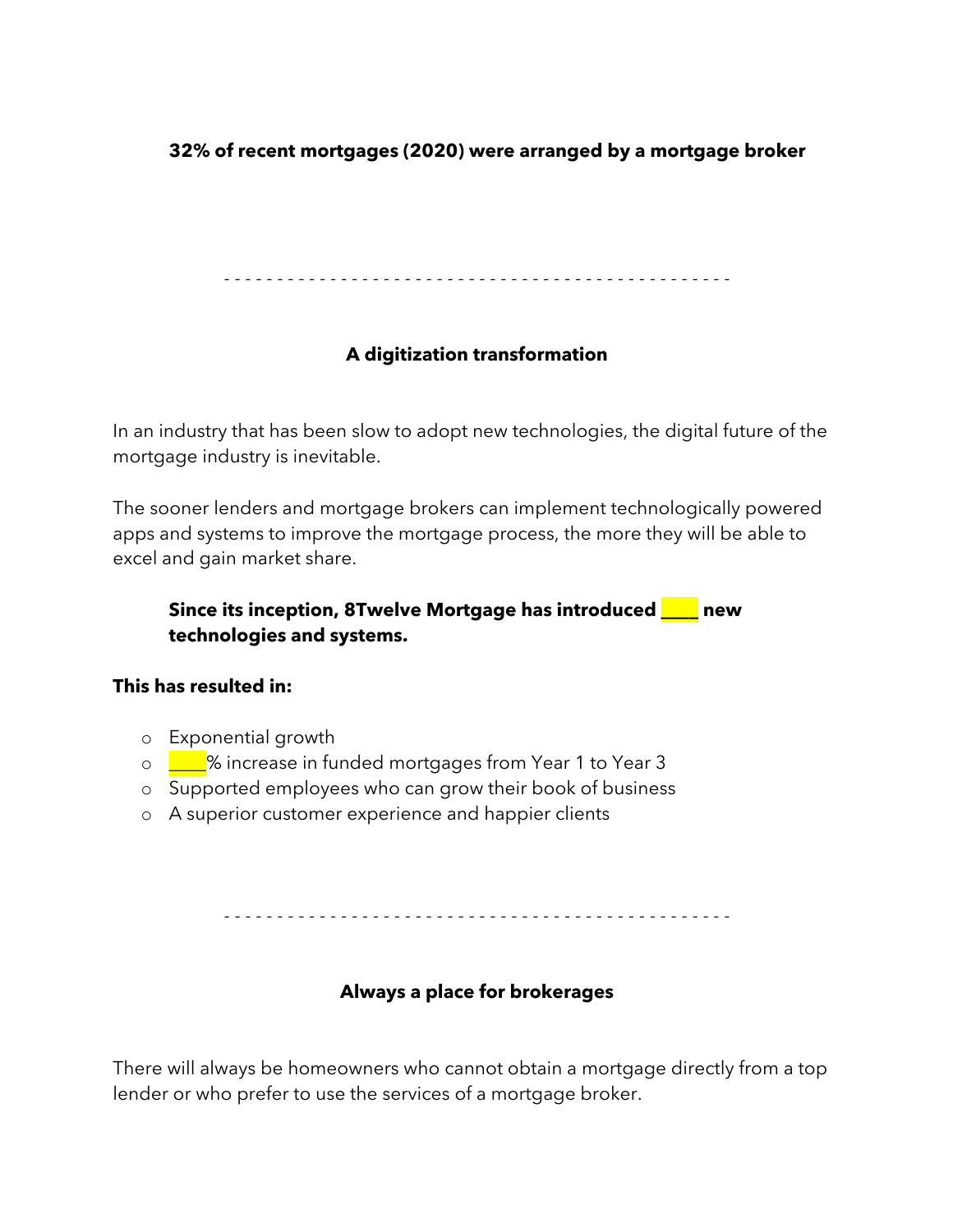This solidifies the need for mortgage brokerages now and in the future.

8Twelve is a tech company focused on efficient and modernized processes that improve the agent and client experience, which is projected to further widen our market share.

- - - - - - - - - - - - - - - - - - - - - - - - - - - - - - - - - - - - - - - - - - - - - - - -

#### **The traditional broker vs. the tech-enabled broker**

| <b>Traditional broker</b> | Tech-enabled broker |
|---------------------------|---------------------|
|                           |                     |

| Average # of leads spoken with / day      |  |
|-------------------------------------------|--|
| Average # of deals closed / day           |  |
| Average \$ amount of funded deals / month |  |